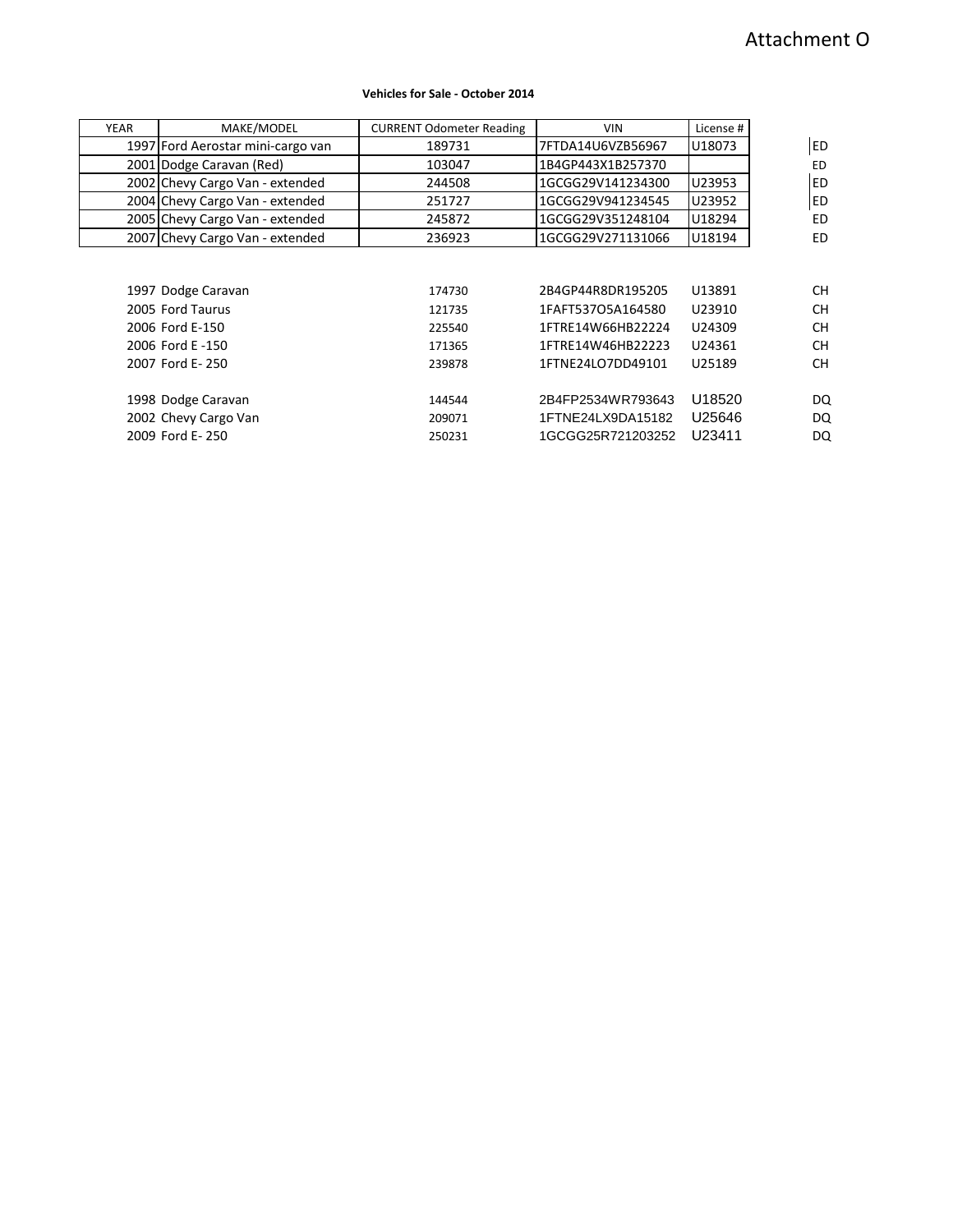|           | <b>Champaign Surplus Items</b>                                                                                               |                          |  |
|-----------|------------------------------------------------------------------------------------------------------------------------------|--------------------------|--|
| Number of | <b>Items</b>                                                                                                                 | Picture of Item (if any) |  |
|           |                                                                                                                              |                          |  |
|           | 9 (Herman Miller) folder dividers<br>(Herman Miller) 14" x 24" counter top (on top edge of wall)                             |                          |  |
|           |                                                                                                                              |                          |  |
|           | (Herman Miller) 16 " deep x 4' wall hung lateral files drawers                                                               |                          |  |
|           |                                                                                                                              |                          |  |
| 3         |                                                                                                                              |                          |  |
|           | (Herman Miller) 16 " High x 4" long cloth bulletin board with two brackets                                                   |                          |  |
|           | (Herman Miller) 16" high x 24 Long long cloth bulliten board with two brackets                                               |                          |  |
|           | (Herman Miller) folder 16 " deep shelf end brackets                                                                          |                          |  |
| 22        | (Herman Miller) 12 " deep shelf end brackets                                                                                 |                          |  |
| 12        | (Herman Miller)18 " deep shelf end brackets                                                                                  |                          |  |
| 2         |                                                                                                                              |                          |  |
|           | (Herman Miller) 2 drawer set (to be mounted to underside of work surface)                                                    |                          |  |
| 9         | (Herman Miller) flipper drawer (for 12" deep shelf)                                                                          |                          |  |
| 3         | (Herman Miller) flipper drawer (for 15" deep shelf)                                                                          |                          |  |
| 5         | (Herman Miller) under the shelf light for 12" deep shelf                                                                     |                          |  |
|           | (Herman Miller) 90 x 5' wall connector joint                                                                                 |                          |  |
| 2         | (Herman Miller) 5' wall end caps                                                                                             |                          |  |
|           | (Herman Miller) lateral file drawer hanger brackets                                                                          |                          |  |
|           | (Herman Miller) 5 (61 in") high x 24 " cloth faced wall panel                                                                |                          |  |
|           | 11 (Herman Miller) 5 (61 in") high x 24 " hard surfaced wall panel                                                           |                          |  |
|           | 2 (Herman Miller) end caps (61") for 5 ' high wall sections                                                                  |                          |  |
|           | 4 (Herman Miller) "connector" "61" high wall panels<br>3 (Herman Miller) 4 way connector "61" high wall panels               |                          |  |
|           | 1 (Herman Miller) "T" connector "41" woth top shelf bracket                                                                  |                          |  |
|           | 1 (Herman Miller) connecting rod "41" wall panel                                                                             |                          |  |
|           | 4 (Herman Miller) 41" high x24" wide wall panel<br>1 (Herman Miller) "33" highx24" wide                                      |                          |  |
|           | 1 (Herman Miller) 41 " high x 48 wide wall panel                                                                             |                          |  |
|           | 2 (Herman Miller) 61" ('5') high x 48 wide cloth wall panel                                                                  |                          |  |
|           | 2 (Herman Miller) 14" wide x 6' long counter top (for top of a low wall)                                                     |                          |  |
|           | 1 (Herman Miller) work surface drawer<br>1 HP officejet pro 800 wireless printer                                             |                          |  |
|           | 6 (Herman Miller) 12 "shelving end pieces                                                                                    |                          |  |
|           | 1 HP color laserject 1600 printer                                                                                            |                          |  |
|           | 1 (Herman Miller) 42 H x 48 L wall panel<br>1 (Herman Miller) 42 H x 24 long wall panel with counter top bracket             |                          |  |
|           | 1 (Herman Miller) 48" L work surface with middle drawer and 2 mounting brackets                                              |                          |  |
|           | 17 (Herman Miller) 48" hanging lateral file drawer - 1 drawer damaged                                                        |                          |  |
|           | 1 (Herman Miller) cloth covered bulleting 48" L x 16" W                                                                      |                          |  |
|           | 43 (Herman Miller) Hanging brackets for hanging lateral file drawers<br>1 (Herman Miller) partition wall floor brace bracket |                          |  |
|           | 4 (Herman Miller) File folder shelf divider 11"                                                                              |                          |  |
|           | 1 (Herman Miller) Vornado eletric fan                                                                                        |                          |  |
|           | 5 (Herman Miller) end caps 79" for 79" wall panels                                                                           |                          |  |
|           | 5 (Herman Miller) 79" high joiner fitting for 79" H panel<br>3 computer key board shelves (momentum)                         |                          |  |
|           | 1 (Herman Miller) work surface bracket right H 2 ft wide                                                                     |                          |  |
|           | 1 (Herman Miller) work surface bracket left H 2 ft wide                                                                      |                          |  |
|           | 2 (Herman Miller) center support bracket 2 ft wide worksurface                                                               |                          |  |
|           | 2 (Herman Miller) 6' x 24" work surface (no drawers)<br>2 (Herman Miller) 6x24 work surface middle right hand drawers        |                          |  |
|           | 1 (Herman Miller) 6x24 work surface middle left hand drawers                                                                 |                          |  |
|           | 1 (Herman Miller) 4x24" work surface (no drawers)                                                                            |                          |  |
|           | 1 (Herman Miller) 4x24" work surface with middle drawer                                                                      |                          |  |
|           | 4 (Herman Miller) 5' (61") $\times$ 4 'w wall panels<br>1 (Herman Miller) 5' (61") x 4 'w wall panel fabric                  |                          |  |
|           | 1 (Herman Miller) 5' H connecting tod for 5' panel                                                                           |                          |  |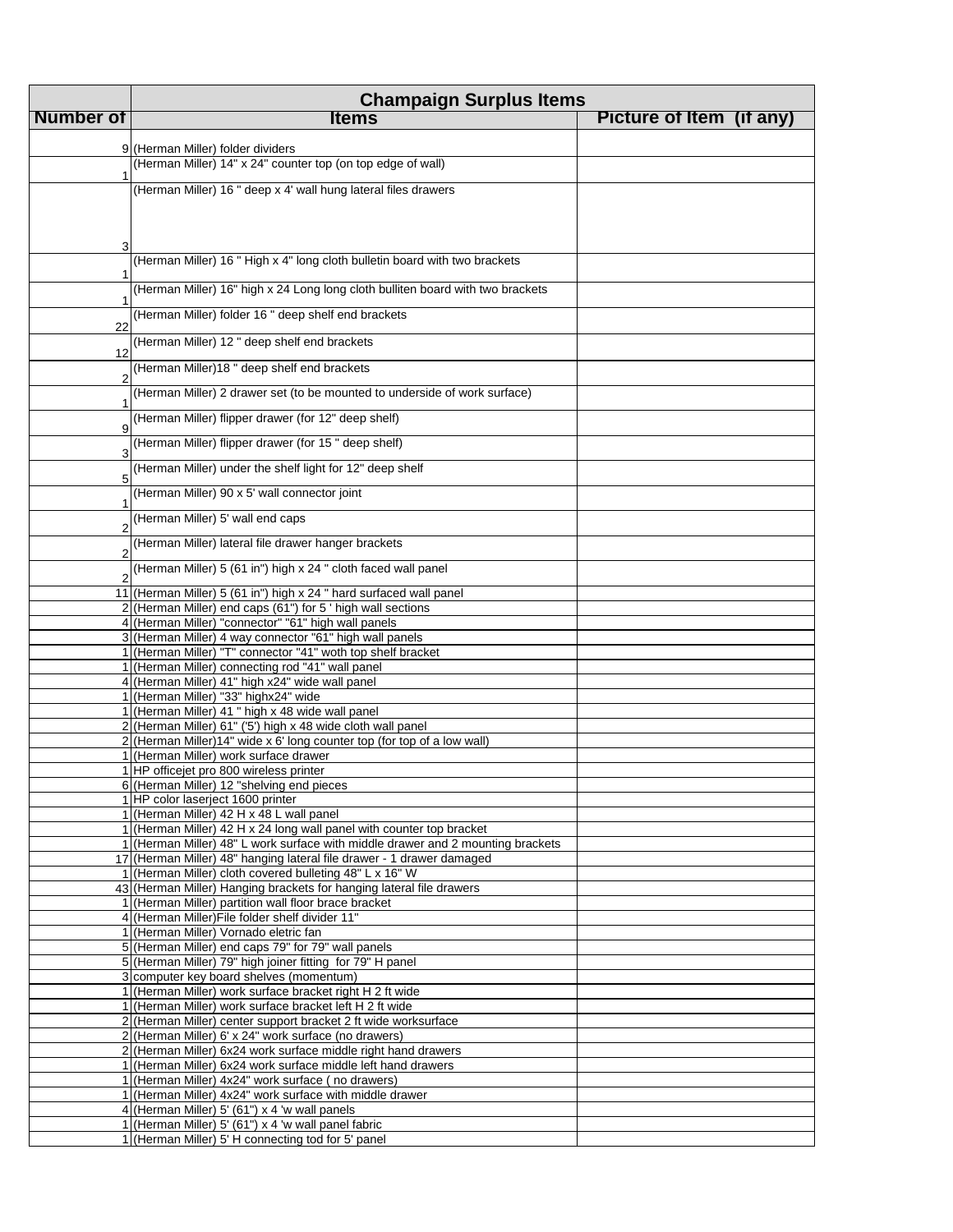|                  | <b>Champaign Surplus Items</b>                                                    |                          |  |
|------------------|-----------------------------------------------------------------------------------|--------------------------|--|
| <b>Number of</b> | <b>Items</b>                                                                      | Picture of Item (if any) |  |
|                  | 2 (Herman Miller) 41" Hx24" w wall panel                                          |                          |  |
|                  | 1 (Herman Miller) 41" long connecting rod for 41" high wall panel                 |                          |  |
|                  | 1 (Herman Miller) top edge shelf bracket                                          |                          |  |
|                  | 10 (Herman Miller) hanging under the shelf baskets with 4 brackets                |                          |  |
| 7 sets           | (Herman Miller) work surface mounting brackets 7 sets (14 pieces)                 |                          |  |
|                  | 8 (Herman Miller) 12" deep x 4' long shelves                                      |                          |  |
|                  | 10 (Herman Miller) 15" deep x 4 long shelves                                      |                          |  |
|                  | 2 (Herman Miller) 15" deep x 24" long shelves                                     |                          |  |
|                  | 11 (Herman Miller) 14" deep x 48" long shelves                                    |                          |  |
|                  | 4 (Herman Miller) 14" deep x 48" long flippers                                    |                          |  |
|                  | 19 (Herman Miller) 12" deep shelf folder dividers                                 |                          |  |
|                  | 4 (Herman Miller) sets of drawers that mount to underside of work surface         |                          |  |
|                  | 1 (Herman Miller) 14" deep x 4' long lateral file drawer                          |                          |  |
|                  | 12 (Herman Miller) 14" deep shelving end panels                                   |                          |  |
|                  | 2 (Herman Miller) 12" deep shelving end panels                                    |                          |  |
|                  | 10 (Herman Miller) Mounting brackets used for lateral files for bulletin boards   |                          |  |
|                  | 5 (Herman Miller) support brackets used for 6' hanging work surfaces              |                          |  |
|                  | 4 (Herman Miller) short mounting brackets for slanted display shelves             |                          |  |
|                  | 3 older style pressed wood fold up tables 30x32                                   |                          |  |
|                  | 1 (Herman Miller) panel 41x42                                                     |                          |  |
|                  | 1 (Herman Miller) panel 5' H x 4' long                                            |                          |  |
|                  | 2 (Herman Miller) shelf 12" deep x 24" long                                       |                          |  |
|                  | 2 (Herman Miller) shelf 15" deep x 24" long                                       |                          |  |
|                  | 1 (Herman Miller) 79" tall 4 way connector                                        |                          |  |
|                  | 2 (Herman Miller) 79" tall 3 way connector                                        |                          |  |
|                  | 4 (Herman Miller) 61" (5ft) corner 90 degrees connector                           |                          |  |
|                  | 6 (Herman Miller) 70" tall end caps for wall panels                               |                          |  |
|                  | 3 (Herman Miller) 61" (5ft) mounting strips (to dryboard) for 5 ft wall panels    |                          |  |
|                  | 5 (Herman Miller) 41" end cap for a 41" tall wall panel                           |                          |  |
|                  | 1 (Herman Miller) 57" end cap with out fittings for 57" wall panel                |                          |  |
|                  | 1 (Herman Miller) 5 ft 4 way connector for wall panels (no plastic inserts)       |                          |  |
|                  | 1 (Herman Miller) 5 ft 2 way connector for wall panels                            |                          |  |
|                  | 1 (Herman Miller) 79" tall wall mount connect with out fittings                   |                          |  |
|                  | 1 (Herman Miller) 41' end cap with counter top bracket                            |                          |  |
|                  | 14 (Herman Miller) assorted plastic inserts that go into outside edges of various |                          |  |
|                  | 1 (Herman Miller) 41" internal bracket for end of wall panel                      |                          |  |
|                  | 1 (Herman Miller) 79" tall 90 degrees corner connector                            |                          |  |
|                  | 6 (Herman Miller) Under shelf 4 " long lights fixtures                            |                          |  |
|                  | 1 round standing table                                                            |                          |  |
|                  |                                                                                   |                          |  |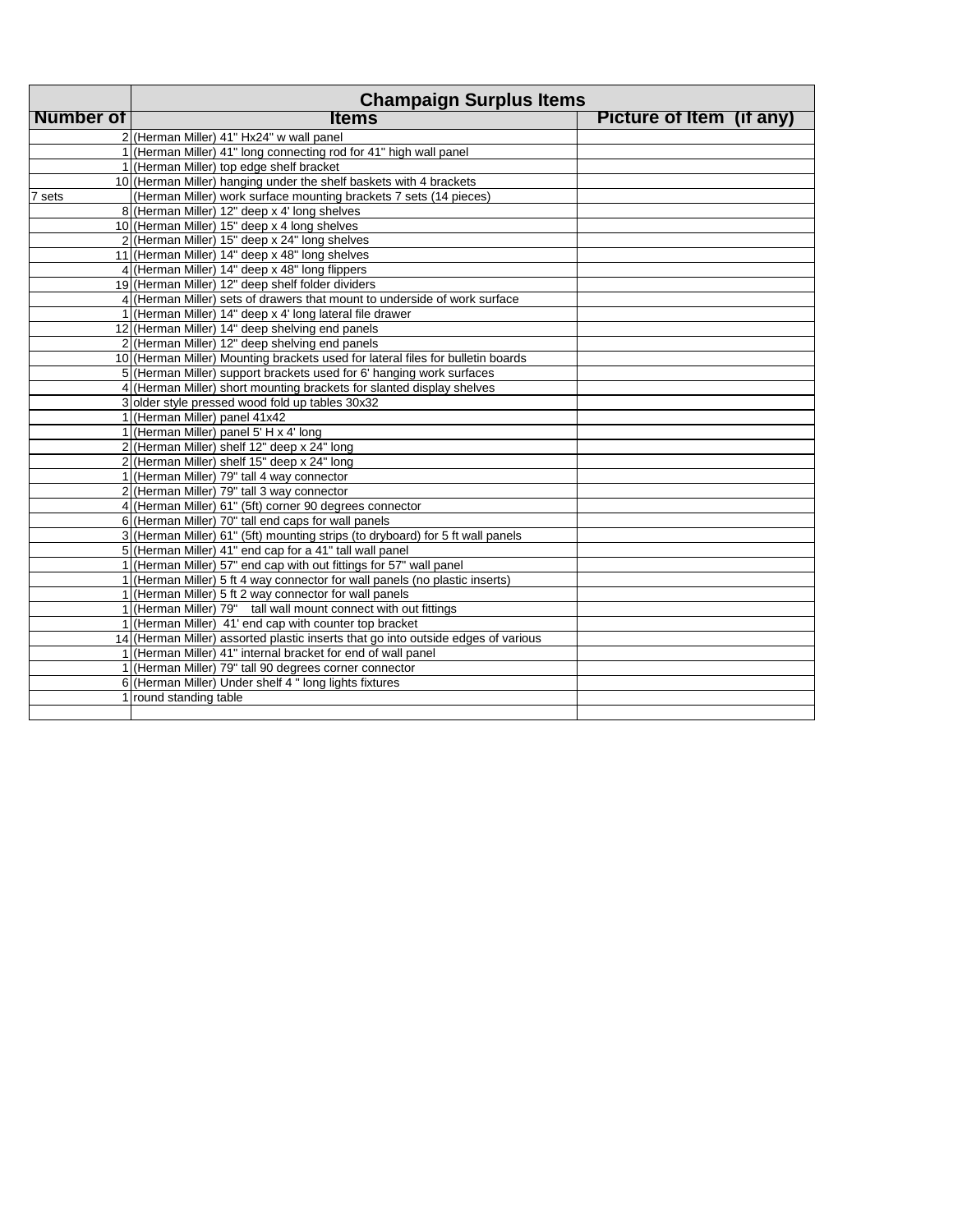|                  | DuQuoin Surplus Items<br>Picture of Item (if any) |  |  |
|------------------|---------------------------------------------------|--|--|
| <b>Number of</b> | <b>Items</b>                                      |  |  |
|                  |                                                   |  |  |
|                  |                                                   |  |  |
|                  |                                                   |  |  |
|                  |                                                   |  |  |
|                  |                                                   |  |  |
|                  |                                                   |  |  |
|                  |                                                   |  |  |
|                  |                                                   |  |  |
|                  |                                                   |  |  |
|                  |                                                   |  |  |
|                  |                                                   |  |  |
|                  |                                                   |  |  |
|                  |                                                   |  |  |
|                  |                                                   |  |  |
|                  |                                                   |  |  |
|                  |                                                   |  |  |
|                  |                                                   |  |  |